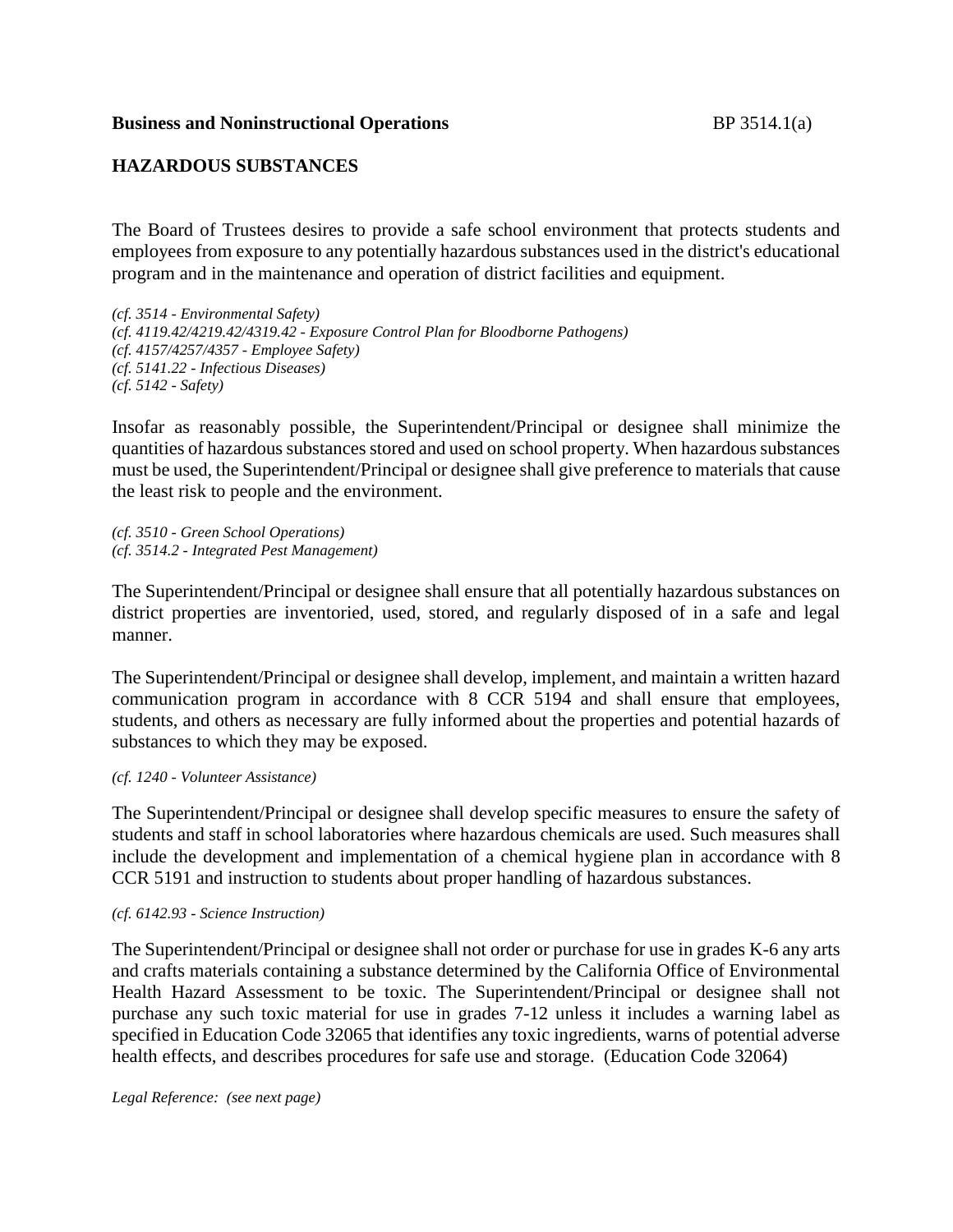#### **HAZARDOUS SUBSTANCES** (continued)

*Legal Reference:*

*EDUCATION CODE 32060-32066 Toxic art supplies in schools 49340-49341 Hazardous substances education 49401.5 Legislative intent; consultation services 49411 Chemical listing; compounds used in school programs; determination of shelf life; disposal FOOD AND AGRICULTURAL CODE 12981 Regulations re pesticides and worker safety HEALTH AND SAFETY CODE 25163 Transportation of hazardous wastes; registration; exemptions; inspection 25500-25520 Hazardous materials release response plans; inventory 108100-108515 California Hazardous Substances Act LABOR CODE 6360-6363 Hazardous Substances Information and Training Act 6380-6386 List of hazardous substances CODE OF REGULATIONS, TITLE 8 339 List of hazardous substances 3203 Illness and injury prevention program 3204 Records of employee exposure to toxic or harmful substances 5139-5230 Control of hazardous substances, especially 5154.1-5154.2 Ventilation 5161 Definitions 5162 Emergency eyewash and shower equipment 5163 Control of spills 5164 Storage of hazardous substances 5191 Occupational exposure to hazardous chemicals in laboratories; chemical hygiene plan 5194 Hazard communication CODE OF REGULATIONS, TITLE 22 67450.40-67450.49 School hazardous waste collection, consolidation, and accumulation facilities Management Resources: CALIFORNIA DEPARTMENT OF EDUCATION PUBLICATIONS Science Safety Handbook for California Public Schools, 2012 CALIFORNIA OFFICE OF ENVIRONMENTAL HEALTH HAZARD ASSESSMENT PUBLICATIONS Art and Craft Materials in Schools: Guidelines for Purchasing and Safe Use, September 17, 2016*

*WEB SITES*

*CSBA: http://www.csba.org*

*California Department of Education: http://cde.ca.gov*

*California Office of Environmental Health Hazard Assessment: http://www.oehha.ca.gov Department of Industrial Relations, Cal/OSHA: http://www.dir.ca.gov/dosh*

Policy **CUDDEBACK UNION ELEMENTARY SCHOOL DISTRICT** adopted: December 11, 2019 Carlotta, California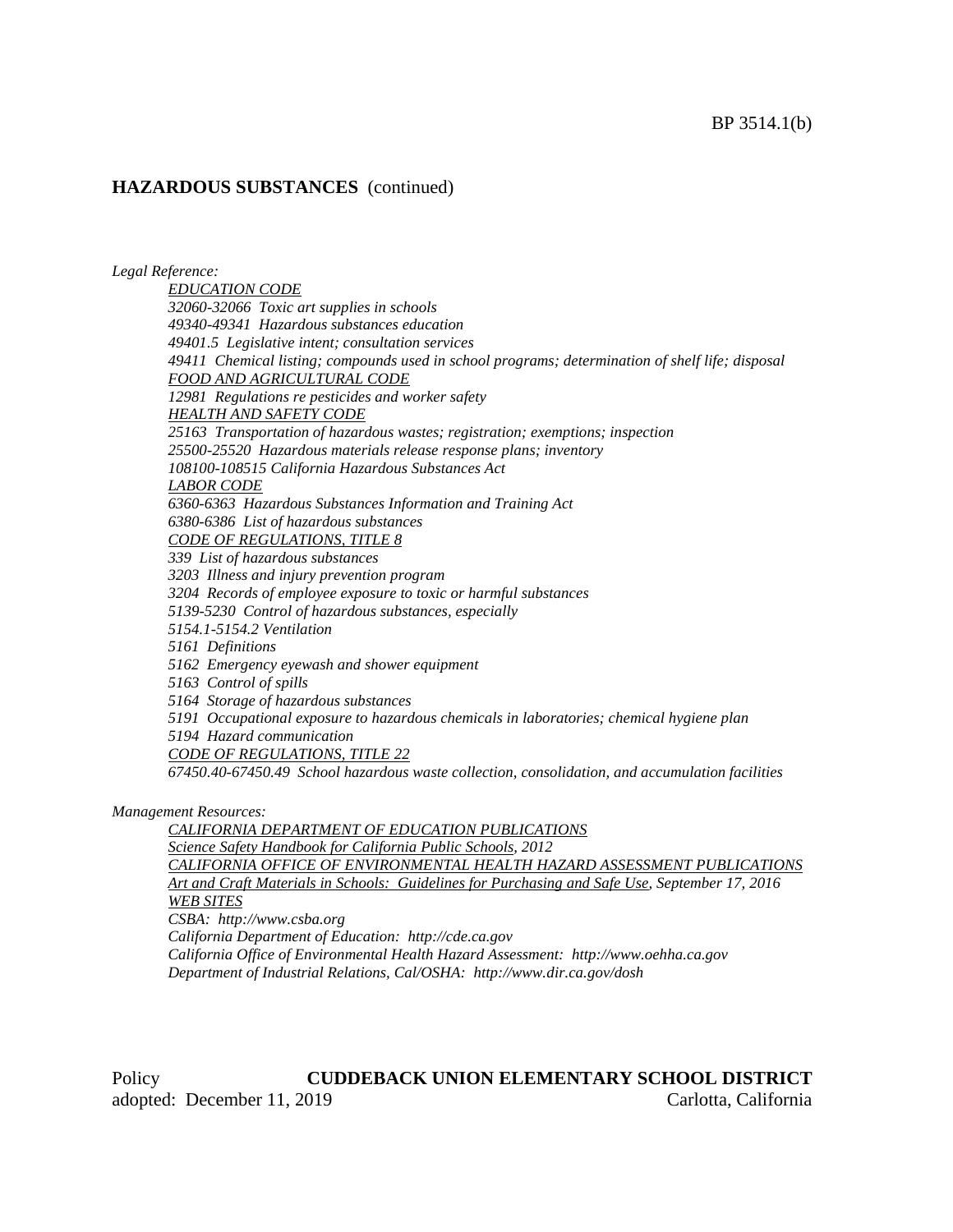#### **Business and Noninstructional Operations** AR 3514.1(a)

## **HAZARDOUS SUBSTANCES**

**Cautionary Notice:** Government Code 17581.5 relieves districts from the obligation to perform specified mandated activities when the Budget Act does not provide reimbursement during that fiscal year. The Budget Act of 2016 (SB 826, Ch. 23, Statutes of 2016) extends the suspension of these requirements through the 2016-17 fiscal year. As a result, certain provisions of the following administrative regulation related to the removal of chemicals may be suspended.

*Hazardous substance* means a substance, material, or mixture which is likely to cause illness or injury by reason of being explosive, flammable, poisonous, corrosive, oxidizing, an irritant, or otherwise harmful. Hazardous substances, as identified by the Department of Industrial Relations, are listed in 8 CCR 339. (8 CCR 339, 5161)

### **Storage and Disposal of Chemicals**

The Superintendent/Principal or designee shall adopt measures to ensure that hazardous substances on any district property are stored and disposed of properly in accordance with law. Such measures shall include, but are not limited to, the following: (8 CCR 5164)

- 1. Substances which react violently or evolve toxic vapors or gases when mixed, or which in combination become toxic, flammable, explosive, or otherwise hazardous, shall be separated from each other in storage by distance, partitions, secondary containment, or otherwise so as to preclude accidental contact between them.
- 2. Hazardous substances shall be stored in containers which are chemically inert to and appropriate for the type and quantity of the hazardous substance.
- 3. Containers of hazardous substances shall not be stored in such locations or manner as to result in physical damage to or deterioration of the container or where they are exposed to heat sufficient to rupture the container or to cause leakage.
- 4. Containers used to package a substance which gives off toxic, poisonous, corrosive, asphyxiant, suffocant, or anesthetic fumes, gases, or vapors in hazardous amounts, excluding small quantities of such materials kept in closed containers or materials kept in tank cars or trucks, shall not be stored in locations where it could be reasonably anticipated that persons would be exposed.

*(cf. 3514 - Environmental Safety)*

The Superintendent/Principal or designee shall regularly remove and dispose of all chemicals whose estimated shelf life has elapsed. (Education Code 49411)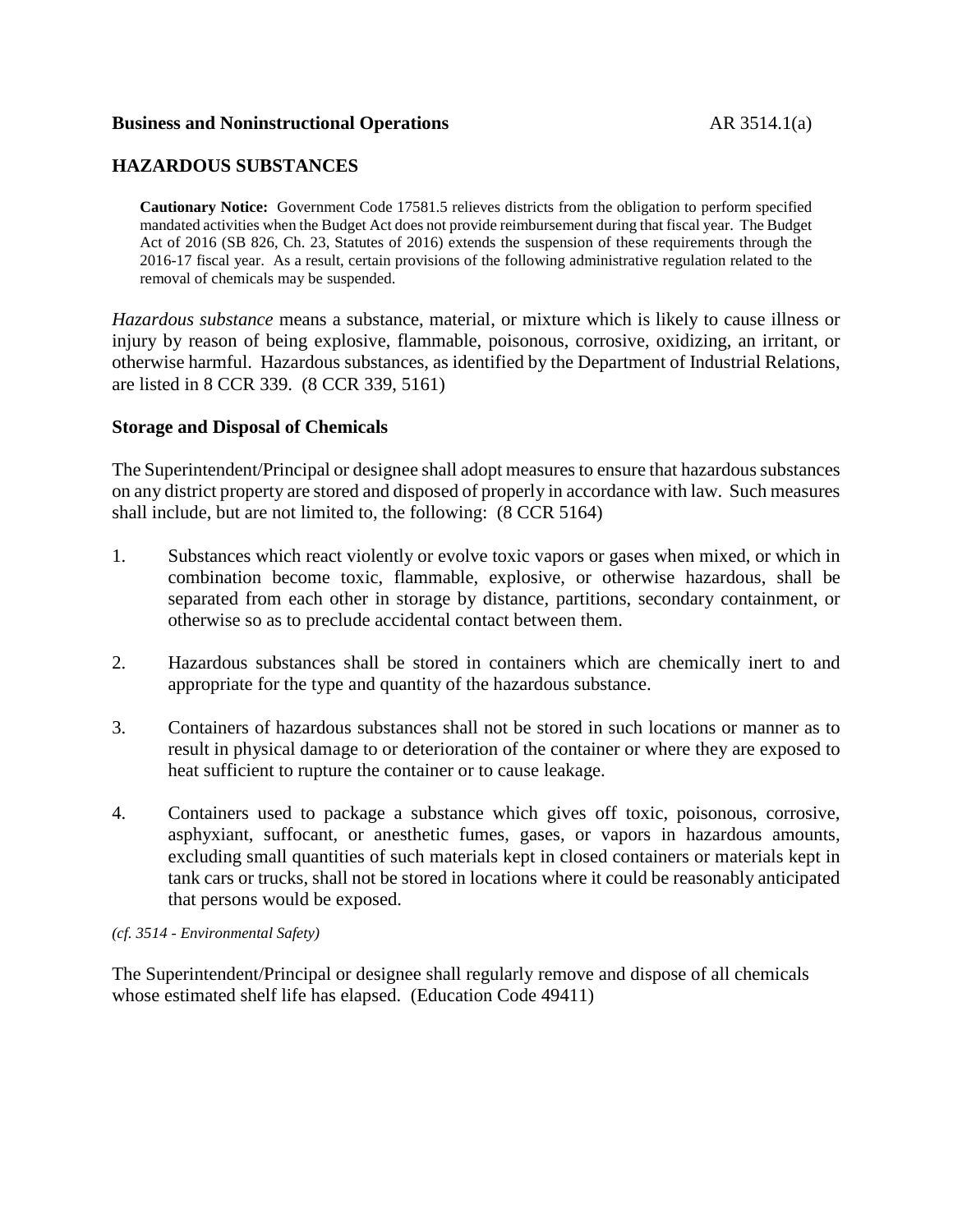## **Hazard Communication Program**

The district's written hazard communication program shall include at least the components listed below and shall be available upon request to all employees and their designated

AR 3514.1(b)

# **HAZARDOUS SUBSTANCES** (continued)

representatives. The program shall apply to any hazardous substance which is known to be present in the workplace in such a manner that employees may be exposed under normal conditions of use or in a reasonably foreseeable emergency resulting from workplace operations. (8 CCR 5194)

1. Container Labeling

No container of hazardous substance, unless exempted by law, shall be accepted by the district unless labeled, tagged, or marked by the supplier with the identity of the hazardous substance, hazard warning statements, and the name and address of the chemical manufacturer or importer. No label on an incoming container shall be removed or intentionally defaced unless the container is immediately marked with the required information.

Whenever hazardous substances are transferred from their original containers to other containers, the secondary containers shall likewise be labeled with the identity and hazard warning statement, unless the substances are intended only for the immediate use of the employee who performs the transfer.

2. Safety Data Sheets

Upon receiving a hazardous substance or mixture, the Superintendent/Principal or designee shall ensure that the manufacturer or importer has furnished a safety data sheet (SDS) as required by law. If the SDS is missing or obviously incomplete, the Superintendent/Principal or designee shall, within seven working days of noting the missing or incomplete information, request a new SDS from the manufacturer or importer. If a response is not received within 25 working days, the Superintendent/Principal or designee shall send a copy of the district's written inquiry to the California Occupational Safety and Health Division (Cal/OSHA). (8 CCR 5194)

The Superintendent/Principal or designee shall maintain the required SDS for each hazardous substance in the workplace and shall ensure that it is readily accessible to employees in their work area during working hours. The SDS may be maintained in paper copy, electronically, or through other means, provided that employees have immediate access and understand how to use the alternative system.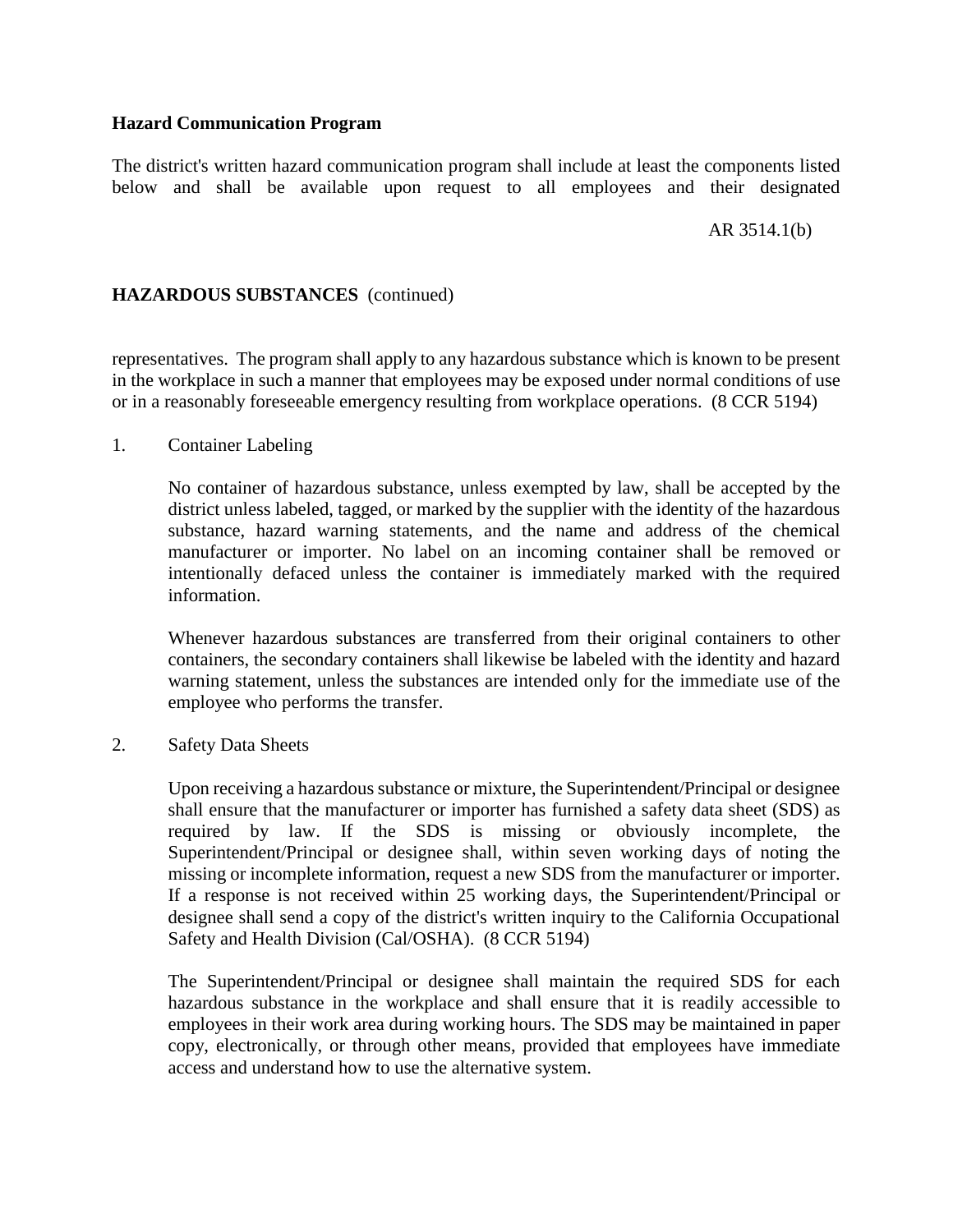3. Employee Information and Training

Employees shall receive information and training on hazardous substances in their work area at the time of their initial assignment and whenever a new hazard is introduced into their work area. The information and training shall include, but are not limited to, the following topics: (8 CCR 5194)

### AR 3514.1(c)

## **HAZARDOUS SUBSTANCES** (continued)

- a. The requirements of 8 CCR 5194, including employee rights described therein
- b. The location and availability of the district's written hazard communication program, including the list of hazardous materials and all SDS
- c. Any operations in the work area where hazardous substances are present
- d. The physical and health effects of the hazardous substances in the work area
- e. Methods and observations that may be used to detect the presence or release of hazardous substances in the work area
- f. Measures that employees can take to protect themselves from exposure to hazardous substances, including specific procedures the district has implemented to protect employees, such as appropriate work practices, emergency procedures, and personal protective equipment to be used
- g. How to read and use the labels and SDS

*(cf. 4112.9/4212.9/4312.9 - Employee Notifications) (cf. 4131 - Staff Development) (cf. 4231 - Staff Development) (cf. 4331 - Staff Development)*

4. List of Hazardous Substances

The written hazard communication program shall include a list of the hazardous substances known to be present in the workplace as a whole or for individual work areas. (8 CCR 5194)

5. Hazardous Nonroutine Tasks

When employees are required to perform hazardous nonroutine tasks or to work on unlabeled pipes that contain hazards, they shall first receive information about the specific hazards to which they may be exposed during this activity and the protective/safety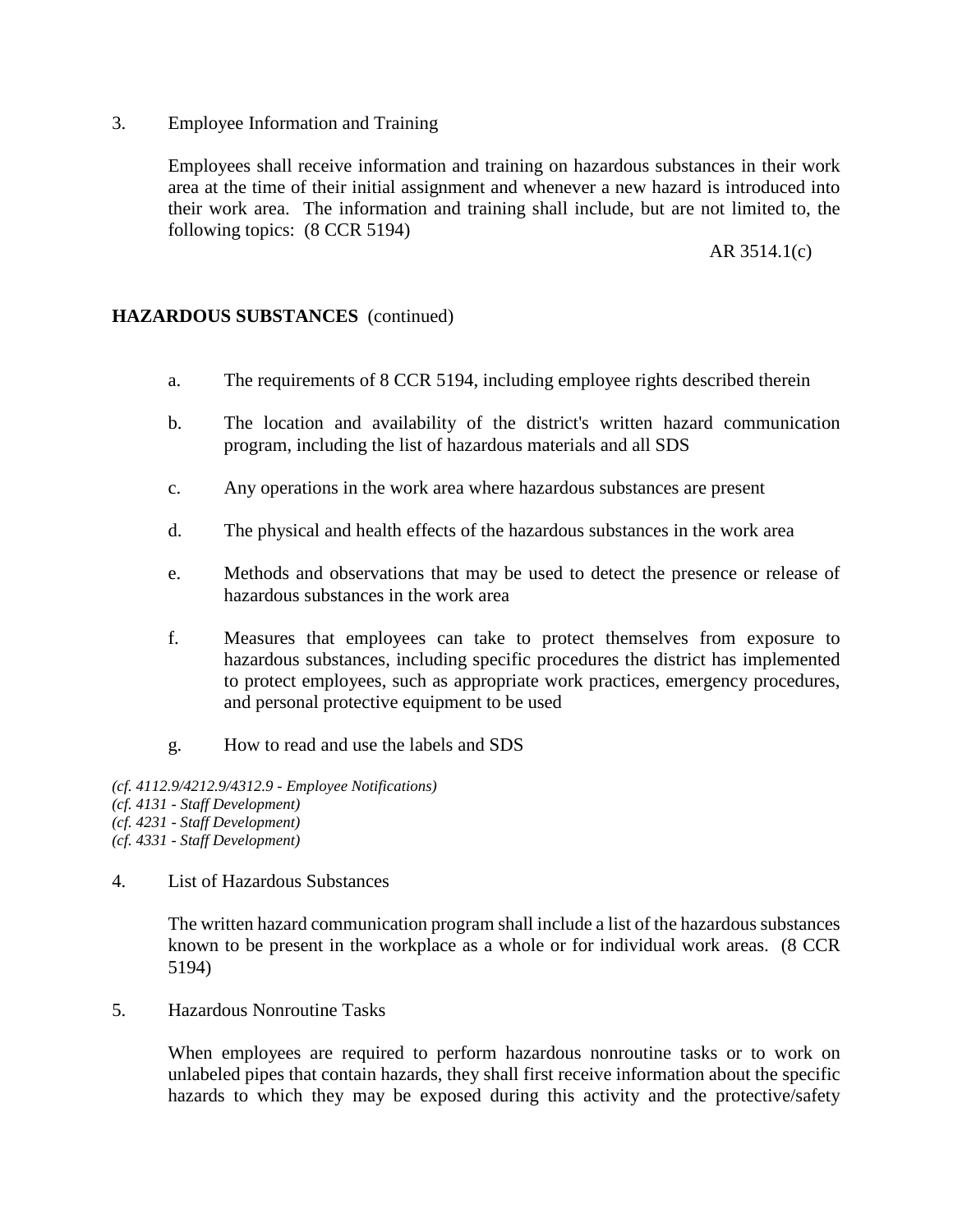measures which must be used, such as ventilation, respirators, other personal protective equipment, and/or the presence of another employee. They shall also receive information about emergency procedures to follow if accidentally exposed to the hazardous substance.

6. Information to Contractors

AR 3514.1(d)

### **HAZARDOUS SUBSTANCES** (continued)

To ensure that outside contractors and their employees work safely in district facilities, the Superintendent/Principal or designee shall inform contractors of hazardous substances which are present on the site and precautions that they may take to lessen the possibility of exposure. It shall be the contractor's responsibility to disseminate this information to his/her employees and subcontractors.

#### **Chemical Hygiene Plan**

The district's chemical hygiene plan shall address exposure to hazardous chemicals in school laboratories and shall include the following components: (8 CCR 5191)

- 1. Standard operating procedures relevant to safety and health considerations to be followed when laboratory work involves the use of hazardous chemicals
- 2. Criteria that the district will use to determine and implement control measures to reduce exposure to hazardous chemicals, including engineering controls, the use of personal protective equipment, and hygiene practices
- 3. A requirement that protective equipment comply with state regulations and that specific measures be taken to ensure proper and adequate performance of such equipment
- 4. Provision of specified information at the time of an employee's initial assignment to a work area where hazardous chemicals are present and prior to assignments involving new exposure situations
- 5. Provision of specified employee training in accordance with the schedule determined by the Superintendent/Principal or designee
- 6. The circumstances under which a particular laboratory operation, procedure, or activity shall require prior approval of the Superintendent/Principal or designee before implementation